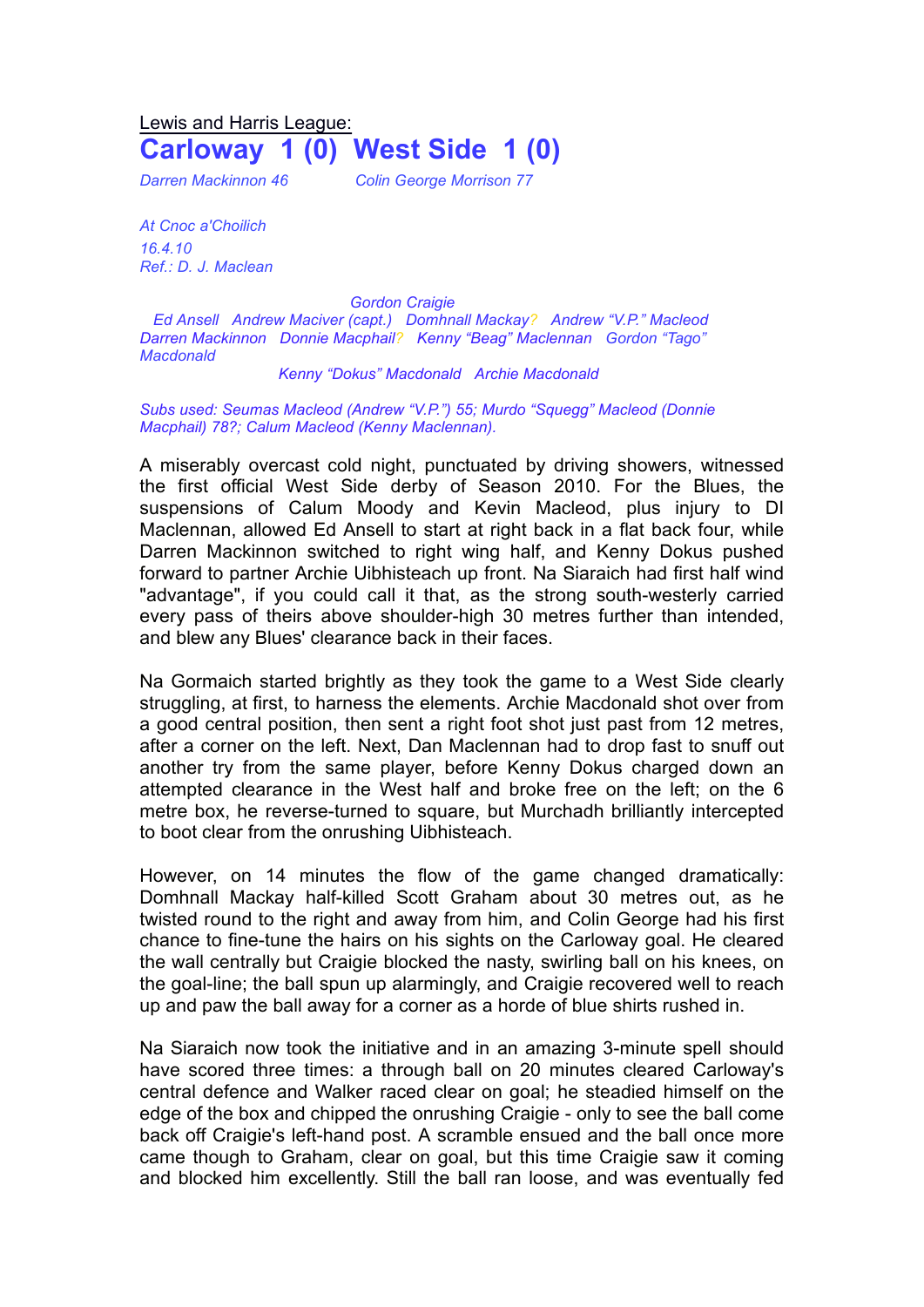out to the left where a swift low cross was snatched at by Pongo - and came back off Craigie's right-hand post ! A series of corners followed: Pongo redeemed himself by heading an inswirling corner from the right past on the left; then Craigie flicked the resulting corner on for another on the right. West Side had control, though Tago did break left on the left and swept the ball in, only for it to be cleared off the line. Moments before half-time, Colin George had another dangerous strike deflected past for what seemed like na Siaraich's 40th corner of the first half!

Immediately, Carloway took an unexpected lead. Kenny Dokus was released on the left and his low sharp cross was met sweetly by Darren Mackinnon at the near post on the 6-metre line, just ahead of Dan Maclennan and a defender, to fire high into the net. West Side did wobble a little but managed to re-establish their grip on midfield quickly. 10 minutes in, Peter Dokus sacrificed Andrew V.P., Mackinnon went left, and Seumas Macleod came on as right field attack, but still the Blues toiled: they were unable to force the pace, and continued to live dangerously at the back. On 61 minutes. D.J. shot narrowly over from 20 metres, then a Walker shot from the left was bravely blocked by Craigie, before being sidefooted past when it looked easier to score.

More luck for the Blues on 70 minutes when a high ball beating Domhnall Mackay was seized on by Graham and as he ran in on goal, a wrestling match between the two brought the latter down. Fortunately for na Gormaich, a free-kick was awarded on the edge of the box, and the fact that Domhnall appeared to be the last man was ignored. The free-kick came to nothing. Moments later, Craigie did his usual Lev Yashin, with an incredible low save deep to his right from a snap shot just outside the box. Then, on 77 minutes, Dame Fortune finally smiled on na Siaraich. A pretty soft award, for holding by Mackay on Graham on the edge of the box, but the finest of strikes took Colin George's drive into the top right corner. An absolute beauty! Hard luck on Craigie, though, who got to it, but its power was too much to keep out.

The game opened up after that, but the chances still fell to West Side. Right at the death, two golden opportunities presented themselves: first a square pass from the left, provided an inrushing striker with a chance of glory: unfortunately it metamorphosed into a Kanu-moment; right on the goal-line unmarked, he sent the ball straight up, then, moments later, after a stramash in the Carloway area, the ball was squeezed past Craigie - and past the post.

Certain phrases spring to mind after this game: e.g. "Great Escape", "Daylight Robbery", for a start. The West Side boys must have left the field wondering how on earth they did not win. The answer is, " No reason. That's football". After 30 minutes they could have had the game wrapped up. Their midfield ran the game, with Colin George especially outstanding (my Man of the Match). Their defence was soundly marshalled by Murchadh ( and still coped well after his departure), and Scott Graham and D.J. were uncontainable up front. A fruitful season surely lies ahead.

Regarding na Gormaich, no one actually played badly. In fact, they were up